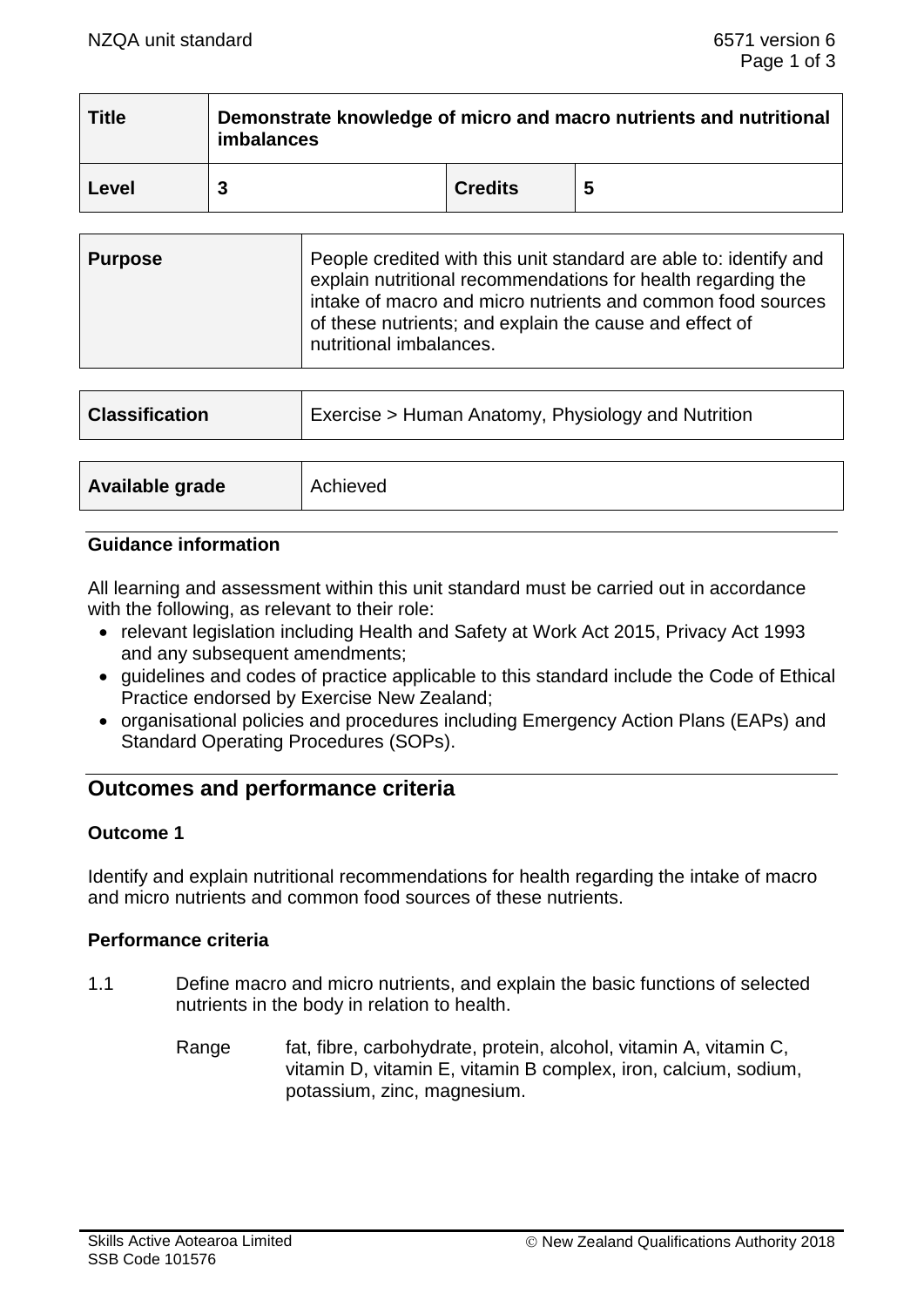- 1.2 Explain general nutritional guidelines for good health.
	- Range body weight in relation to food and fluid intake; intake of fluid, alcohol, cholesterol, sodium, fibre, fat, carbohydrate, protein; relative intake of fat, carbohydrate, and protein; relative intake of polyunsaturated fats, monounsaturated fats, and saturated fat; relative intake of complex and simple carbohydrates; recommended daily number of servings.
- 1.3 Identify common food sources of selected nutrients.
	- Range fat, fibre, carbohydrate, protein, alcohol, vitamin A, vitamin C, vitamin D, vitamin E, vitamin B complex, iron, calcium, sodium, potassium, zinc, magnesium.
- 1.4 Apply general nutritional guidelines in making decisions to meet the nutritional needs of an individual.
	- Range includes two individuals with different profiles.
- 1.5 Describe how the nutritional needs of individuals undertaking exercise differ from individuals with a sedentary lifestyle.

#### **Outcome 2**

Explain the cause and effect of nutritional imbalances.

#### **Performance criteria**

- 2.1 Explain the effects of nutritional imbalances in relation to good health.
	- Range low carbohydrate intake, low fibre intake, high fat intake, toxicity, low calcium intake, low iron intake, high alcohol intake, high salt intake, inadequate vitamin intake, high vitamin intake, high protein intake, inadequate protein intake.
- 2.2 Describe potential causes of nutritional imbalances.

Range causes of nutritional imbalances – culture, peer pressure, lifestyle, availability of food, diet fads, nutrition knowledge, physical disabilities, income, food storage and preparation, exercise.

| <b>Planned review date</b> | 31 December 2022 |
|----------------------------|------------------|
|----------------------------|------------------|